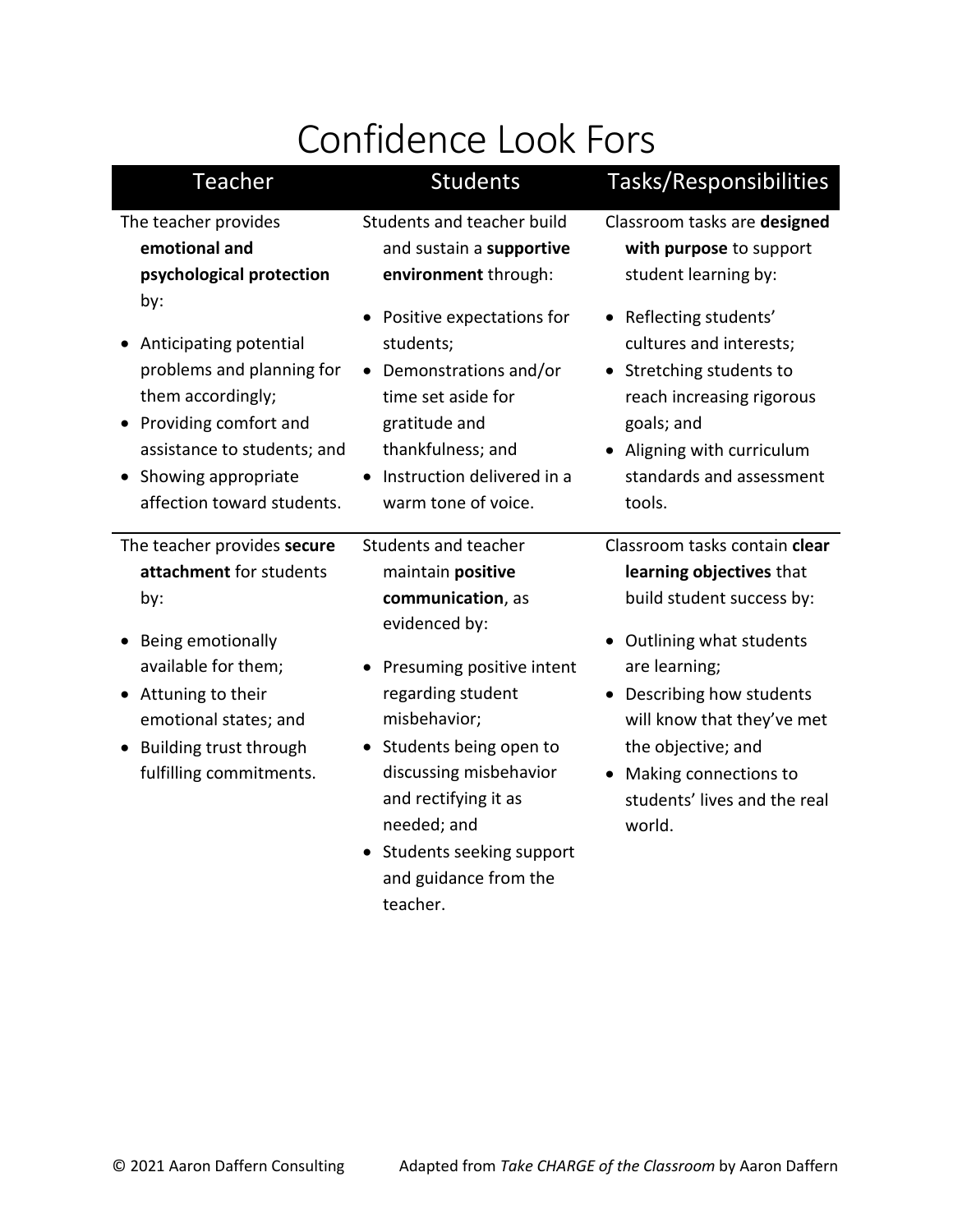| <b>Heart Look Fors</b>                                                                                                                                                                                                                                                                   |                                                                                                                                                                                                                                                                                                                         |                                                                                                                                                                                                                                                             |
|------------------------------------------------------------------------------------------------------------------------------------------------------------------------------------------------------------------------------------------------------------------------------------------|-------------------------------------------------------------------------------------------------------------------------------------------------------------------------------------------------------------------------------------------------------------------------------------------------------------------------|-------------------------------------------------------------------------------------------------------------------------------------------------------------------------------------------------------------------------------------------------------------|
| <b>Teacher</b>                                                                                                                                                                                                                                                                           | <b>Students</b>                                                                                                                                                                                                                                                                                                         | Tasks/Responsibilities                                                                                                                                                                                                                                      |
| The teacher develops and<br>maintains positive<br>relationships that are<br>reflected in:<br>Social conversations<br>between teacher and<br>students;<br>Interactions with students<br>that are relaxed and open;<br>and<br>Frequent laughter and<br>nurturing facial<br>expressions.    | Students are held to high<br>expectations, as<br>evidenced by:<br>Being assigned rigorous<br>tasks that do not water<br>down the curriculum;<br>Receiving thoughtful<br>instruction on how to act;<br>and<br>Being spoken to with<br>dignity and respect.                                                               | Classroom tasks empower<br>students by:<br><b>Embedding authentic</b><br>choices within them;<br>• Providing clear<br>instructions and<br>expectations; and<br>Aligning with learning<br>goals and curriculum<br>standards.                                 |
| The teacher develops and<br>maintains connection<br>rituals, which can include:<br>Greeting students at the<br>$\bullet$<br>door with a smile and<br>handshake;<br>Classroom rituals (e.g.,<br>walk-and-talks); and<br>Using humor (sharing<br>jokes, puns, or comics with<br>students). | Students' cultural and<br>linguistic heritage is<br>valued, as evidenced by:<br>Diverse environmental<br>print and a classroom<br>library collection that<br>reflects the student<br>population;<br><b>Engagement strategies</b><br>that maximize cultural<br>strengths (e.g.,<br>movement, call-and-<br>response); and | Classroom tasks develop<br>student agency by:<br>• Allowing freedom in how<br>students complete them;<br>• Providing students<br>opportunities to analyze<br>and correct mistakes; and<br>• Including supports to meet<br>the needs of diverse<br>learners. |
|                                                                                                                                                                                                                                                                                          | Artifacts from students'<br>culture on display.                                                                                                                                                                                                                                                                         |                                                                                                                                                                                                                                                             |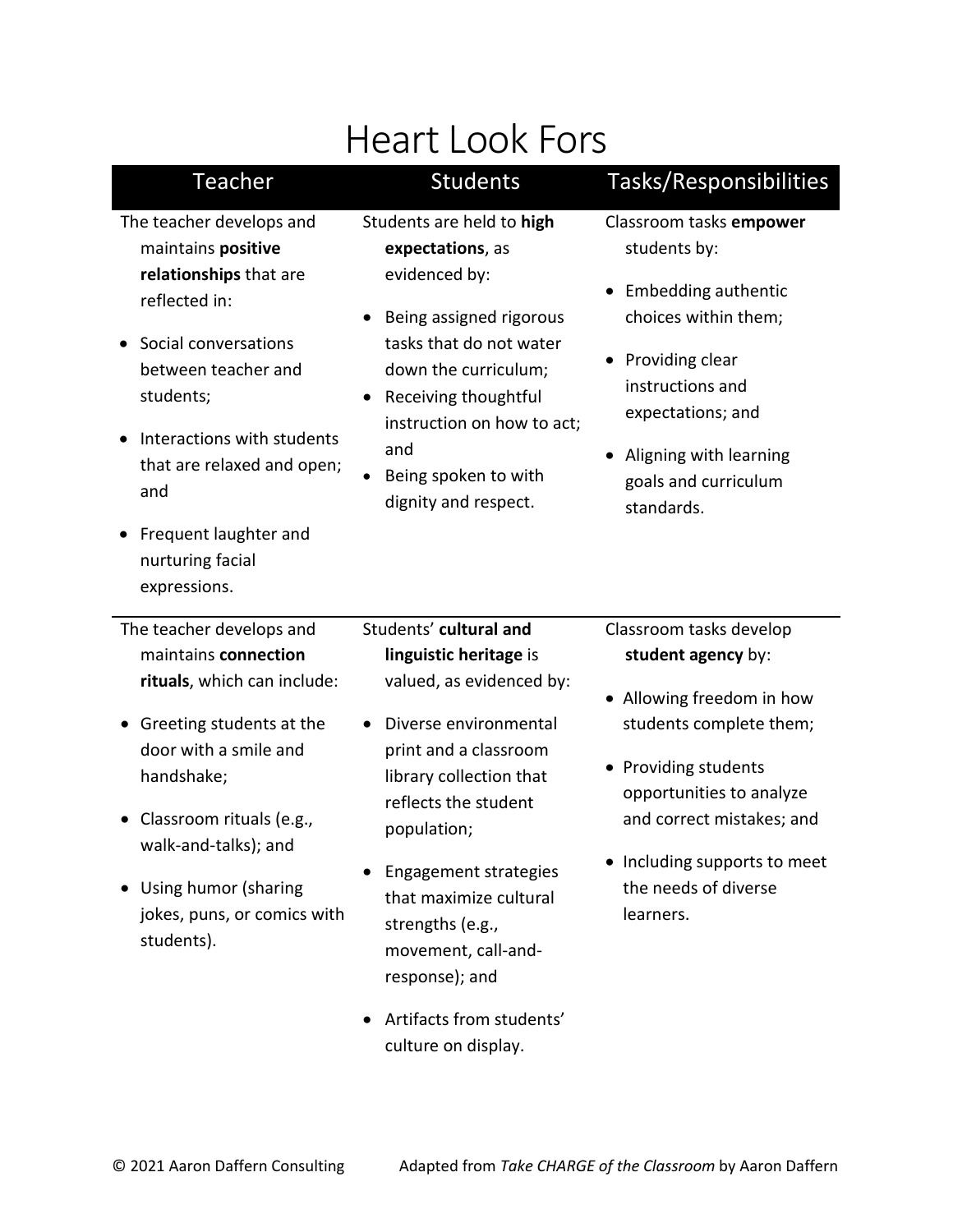# Anticipate Look Fors

| Teacher                                                                                     | <b>Students</b>                                                                                                                                 | Tasks/Responsibilities                                                                                                                                                                  |
|---------------------------------------------------------------------------------------------|-------------------------------------------------------------------------------------------------------------------------------------------------|-----------------------------------------------------------------------------------------------------------------------------------------------------------------------------------------|
| The teacher establishes and<br>consistently practices<br>routines that are:                 | Students' learning time is<br>maximized, as evidenced<br>by:                                                                                    | Classroom tasks are well-<br>planned, as evidenced by:                                                                                                                                  |
| Clearly structured and<br>explained;<br>Visually depicted for easy                          | Clear and worthwhile<br>options for early finishers;<br>Management tasks being                                                                  | Necessary supplies being<br>readily accessible to<br>students who are<br>comfortable using them;                                                                                        |
| reference; and<br>Reinforced and revisited<br>when correct execution<br>begins to diminish. | completed swiftly with the<br>aid of students, when<br>possible; and<br>Stopping points built into<br>the lesson to check for<br>understanding. | Materials (e.g.,<br>$\bullet$<br>manipulatives, activity<br>cards, handouts) being<br>prepared in advance; and<br>The teacher giving<br>directions effortlessly with<br>minimal errors. |
| The teacher helps students<br>regulate their emotions<br>by:                                | <b>Students transition</b><br>effectively between tasks,<br>as evidenced by:                                                                    | Classroom tasks encourage<br>student responsibility,<br>including:                                                                                                                      |
| Teaching a safe place<br>routine;                                                           | Quick execution of the<br>desired actions;                                                                                                      | Helpers assigned to daily<br>managerial tasks;                                                                                                                                          |
| Leading/participating in<br>daily breathing exercises;<br>and<br>Helping students resolve   | Corrective feedback and<br>practice opportunities<br>being offered, as needed;<br>and                                                           | • Classroom roles being<br>updated and turned over<br>according to an<br>understood and equitable                                                                                       |
| problems.                                                                                   | Learning opportunities<br>embedded within.                                                                                                      | system; and<br>One or more students<br>serving as classroom                                                                                                                             |

supervisors.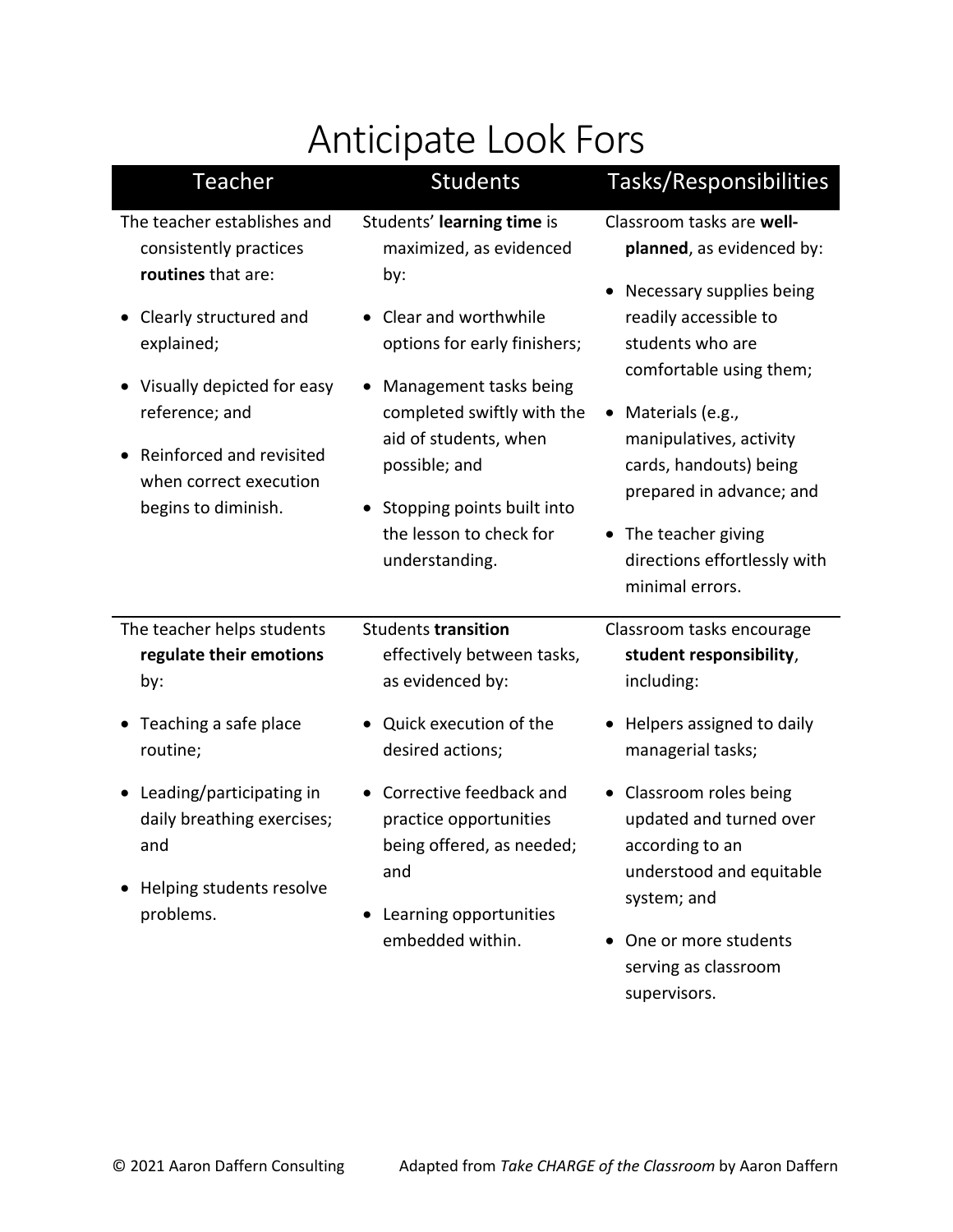# Reinforce Look Fors

| Teacher                                                                                                                                                                                                                                                                     | <b>Students</b>                                                                                                                                                                                                                                                                                              | Tasks/Responsibilities                                                                                                                                                                                                                                                                                                     |
|-----------------------------------------------------------------------------------------------------------------------------------------------------------------------------------------------------------------------------------------------------------------------------|--------------------------------------------------------------------------------------------------------------------------------------------------------------------------------------------------------------------------------------------------------------------------------------------------------------|----------------------------------------------------------------------------------------------------------------------------------------------------------------------------------------------------------------------------------------------------------------------------------------------------------------------------|
| The teacher notices student<br>behavior, as evidenced by:<br>Describing actions<br>rather than judging<br>them;<br>Maintaining a calm<br>disposition when<br>discussing actions;<br>and<br>Listening fully while<br>still upholding<br>behavioral<br>expectations.          | Students learn to inhibit<br>negative behaviors<br>through teacher actions,<br>including:<br>Receiving positive,<br>enthusiastic attention<br>when meeting<br>expectations,<br>Having negative behaviors<br>ignored; and<br>Not being shamed for<br>making poor choices.                                     | Classroom tasks build<br>camaraderie between<br>students, as evidenced by:<br>• Positive attitudes between<br>students;<br>Interdependence and peer<br>assistance; and<br>Embedded supports that<br>allows for successful<br>independent completion<br>of tasks (if desired).                                              |
| The teacher praises positive<br>student choices,<br>reinforcing beneficial<br>behavior by:<br><b>Frequently describing</b><br>specific actions that meet<br>expectations,<br>• Using an enthusiastic tone<br>of voice; and<br>Providing immediate and<br>personal feedback. | Students receive differential<br>social attention to<br>reinforce good behaviors,<br>such as:<br>Noticing by the teacher<br>when correct actions are<br>initiated;<br>• Positive praise for<br>continuing desired<br>behaviors; and<br>Immediate, descriptive<br>feedback that narrates<br>specific actions. | Classroom responsibilities<br>promote a positive moral<br>identity in students by:<br>• Encouraging students to<br>help and serve one<br>another;<br>Allowing students to build<br>positive self-images<br>through their actions; and<br>Reinforcing the communal<br>structure and<br>interdependence of the<br>classroom. |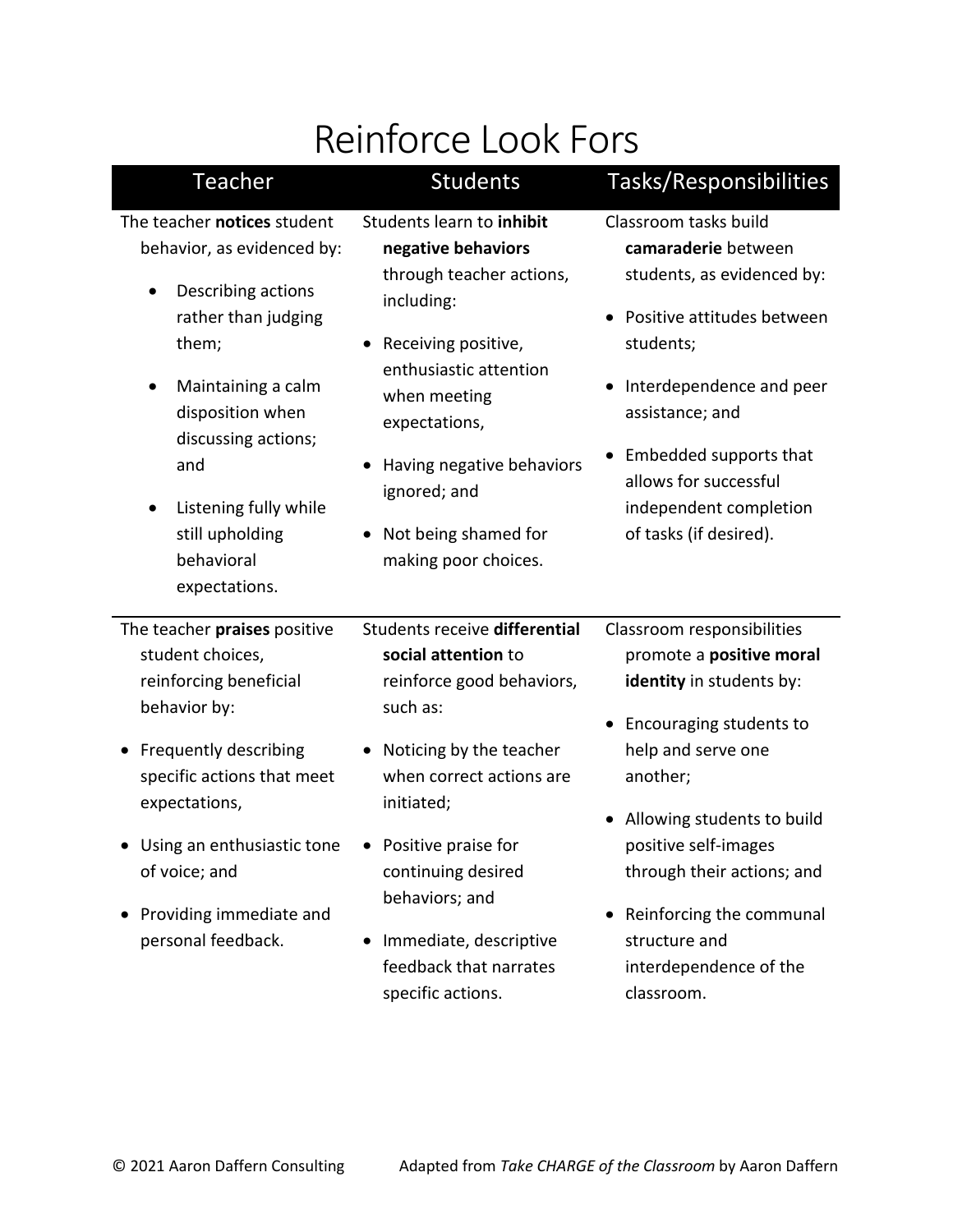#### Grow Look Fors

| <b>Teacher</b>                                                                                                                                                                                                            | <b>Students</b>                                                                                                                                                                                                       | Tasks/Responsibilities                                                                                                                                                                                                                                                                 |
|---------------------------------------------------------------------------------------------------------------------------------------------------------------------------------------------------------------------------|-----------------------------------------------------------------------------------------------------------------------------------------------------------------------------------------------------------------------|----------------------------------------------------------------------------------------------------------------------------------------------------------------------------------------------------------------------------------------------------------------------------------------|
| The teacher supports the<br>development of grit by:                                                                                                                                                                       | Students develop emotional<br>literacy by:                                                                                                                                                                            | Classroom tasks nurture<br>curiosity in students by:                                                                                                                                                                                                                                   |
| Highlighting the<br>importance of effort over<br>talent;<br>Providing unstructured<br>time for students to<br>develop their interests;<br>and<br>Designing practice and<br>feedback sessions to grow<br>students' skills. | Recognizing emotions in<br>themselves and others;<br>Labeling emotions with<br>and increasingly nuanced<br>vocabulary; and<br>Regulating their emotions<br>through breathing,<br>reflection, and other<br>techniques. | Including sufficient<br>$\bullet$<br>procedural knowledge to<br>accomplish tasks<br>independently;<br>Bridging across content<br>areas and providing a<br>means of exploration; and<br>Encouraging students to<br>transfer knowledge into<br>the production of<br>authentic artifacts. |
| The teacher encourages a<br>growth mindset in<br>students by:<br>Modeling a growth<br>mindset himself/herself;<br>Normalizing errors and<br>helping students accept                                                       | Students practice empathy<br>by:<br>Actively working to solve<br>relational problems with<br>classmates;<br>Taking the perspective of<br>other students; and                                                          | Classroom tasks support<br>student creativity by:<br>Embedding open-ended<br>and ambiguous elements;<br>Resting on a foundation of<br>autonomy and student<br>choice; and                                                                                                              |
| the desirable difficulty of<br>tasks; and<br>Using feedback statements<br>that encourage effort and<br>the use of strategies over                                                                                         | Role playing to understand . Encouraging partner or<br>how their words and<br>actions affect others.                                                                                                                  | group collaboration.                                                                                                                                                                                                                                                                   |

raw talent.